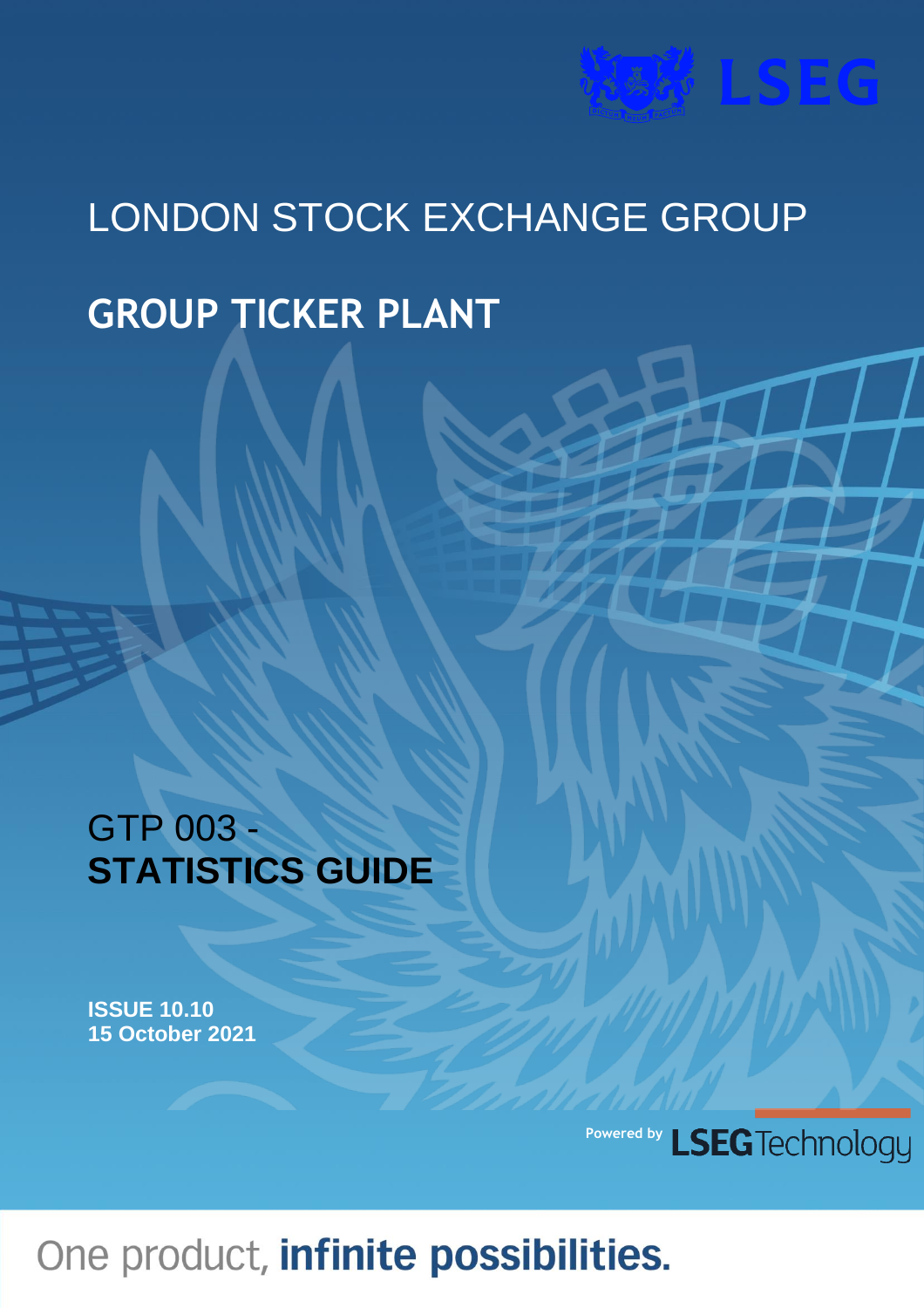### **Contents**

| 1.    |  |
|-------|--|
| 1.1   |  |
| 1.3   |  |
| 1.4   |  |
| 1.5   |  |
|       |  |
| 2.1   |  |
|       |  |
| 3.1   |  |
| 3.2   |  |
| 3.3   |  |
| 3.4   |  |
| 3.5   |  |
| 3.6   |  |
| 3.7   |  |
| 3.8   |  |
| 3.9   |  |
| 3.10  |  |
| 3.11  |  |
| 3.12  |  |
| 3.13  |  |
| 3.14  |  |
| 4.    |  |
| 4.1   |  |
| 4.2   |  |
| 4.3   |  |
| 4.4   |  |
| 5.    |  |
| 5.1   |  |
| 5.2   |  |
| 5.2.1 |  |
|       |  |
| 5.3   |  |
| 5.3.1 |  |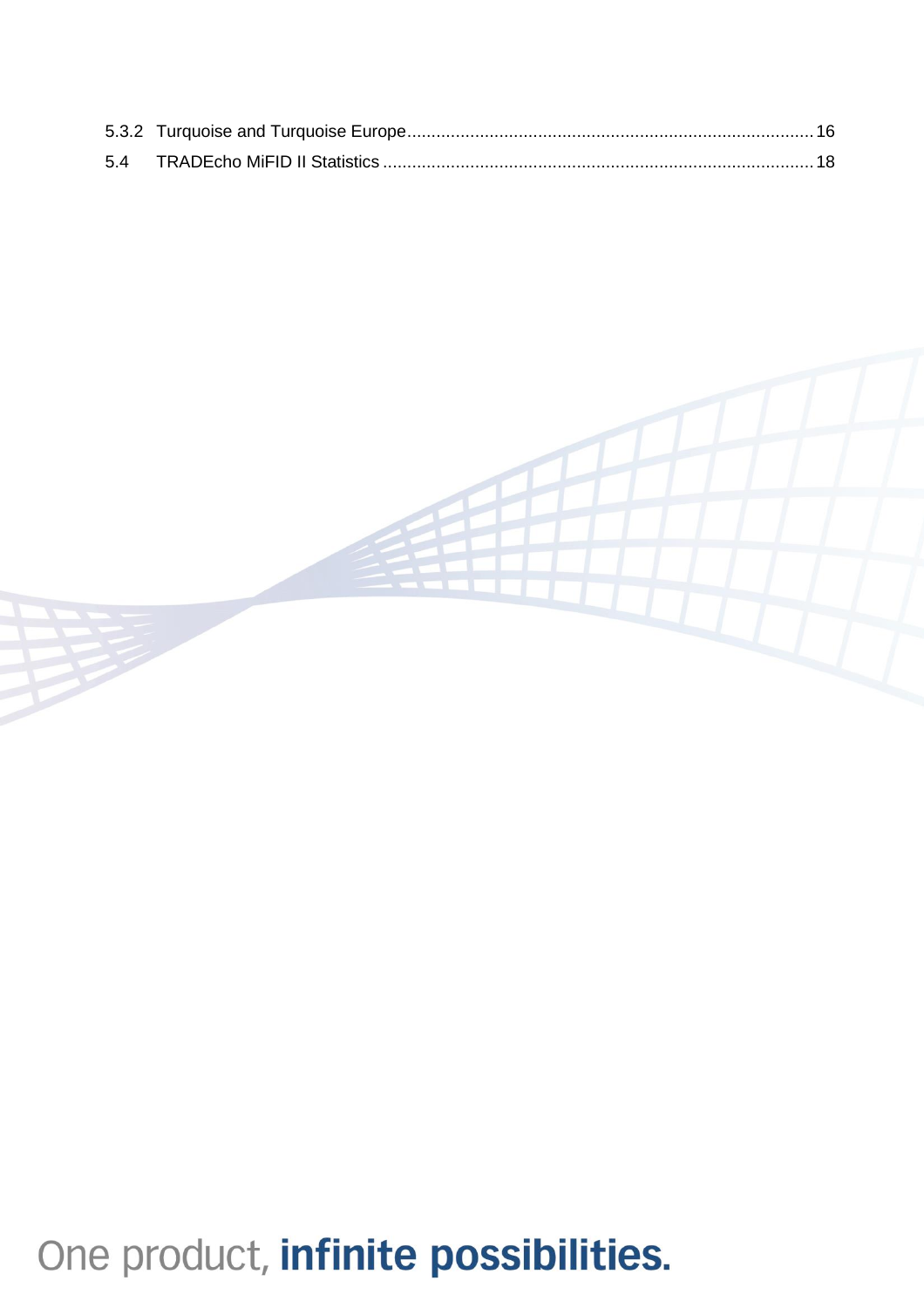### Guide Disclaimer

The content of this publication is not offered as advice on any particular matter and must not be treated as a substitute for specific advice. In particular, information in this publication does not constitute professional, financial or investment advice and must not be used as a basis for making investment decisions and is in no way intended, directly or indirectly as an attempt to market or sell any type of financial instrument. London Stock Exchange Group plc. and its group undertakings (the "London Stock Exchange Group") attempts to ensure that all information used in this publication is accurate at the time of publication, however all information is provided "as is" and on an "as available" basis and may not be accurate or up to date and the London Stock Exchange Group shall not be liable for decisions made in reliance on it. The information provided by the London Stock Exchange Group may or may not have been prepared by the London Stock Exchange Group but is made available without responsibility on the part of the London Stock Exchange Group. No responsibility is accepted by or on behalf of the London Stock Exchange Group for any errors, omissions, or inaccurate information. The London Stock Exchange Group does not make any representations and disclaims all express, implied and statutory warranties of any kind, including warranties as to accuracy, timeliness, completeness, merchantability or fitness for any particular purpose. Except as is otherwise indicated, the London Stock Exchange Group is the owner of the copyright in all the information and of all related intellectual property rights, including but not limited to all database rights, trade marks, service marks and logos.

Whilst this document may be updated at any time, the London Stock Exchange Group will endeavor to provide notice to customers of changes being made. This notice, however, cannot always be guaranteed. The information in this publication is therefore for guidance only.

For further information, please contact your usual London Stock Exchange Group contact.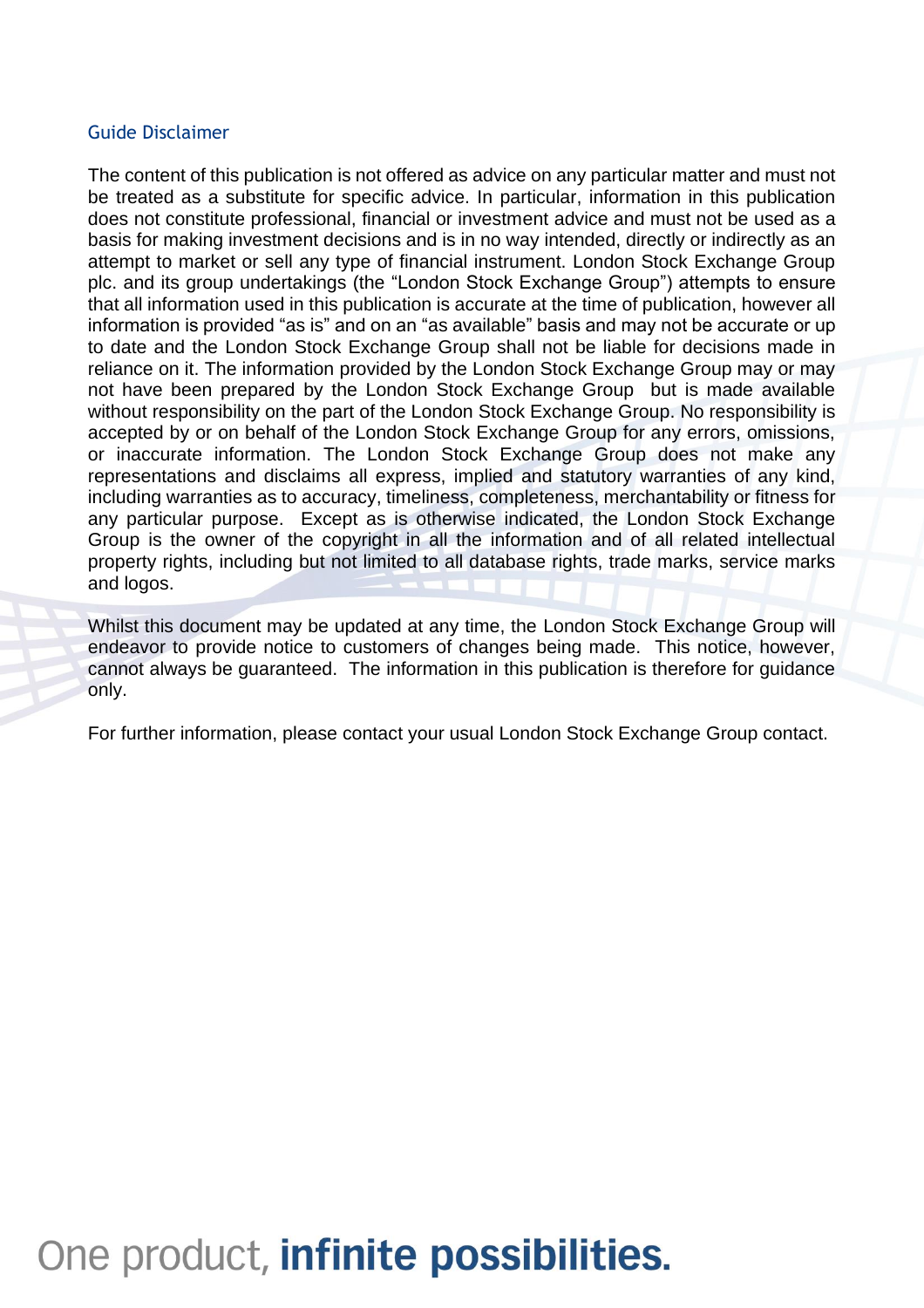### <span id="page-4-0"></span>**1. Documentation**

### <span id="page-4-1"></span>1.1 This Guide

The purpose of this document is to provide an overview of the statistics derived and published by the Group Ticker Plant.

### 1.2 Readership

This document is particularly relevant to business and technical teams within member firms, information vendors and other market participants who currently receive or are interested in receiving London Stock Exchange Group market data from the Group Ticker Plant.

When read in conjunction with other Group Ticker Plant documents it is intended to provide an overview of how our statistics are calculated and published to directly connected clients..

### <span id="page-4-2"></span>1.3 Document Series

This guide, **GTP003 – Statistics Guide**, forms part of the documentation library supporting those clients interacting with the Group Ticker Plant. For information, the full series of currently available documentation is outlined below:

- GTP001 Product Guide;
- GTP002 Technical Guide;
- GTP003 Statistics Guide (this document);
- GTP004 Parameters Guide;
- GTP005 Testing Services Guide;
- GTP006 External Sources Guide;
- GTP007 GTP Lite Guide.
- GTP008 Market Attributes Guide

Further documentation to support displaying our data and our go-live will be released in due course.

The full library of Group Ticker Plant documentation can be found at:

<https://www.lseg.com/areas-expertise/technology/group-technology/group-ticker-plant>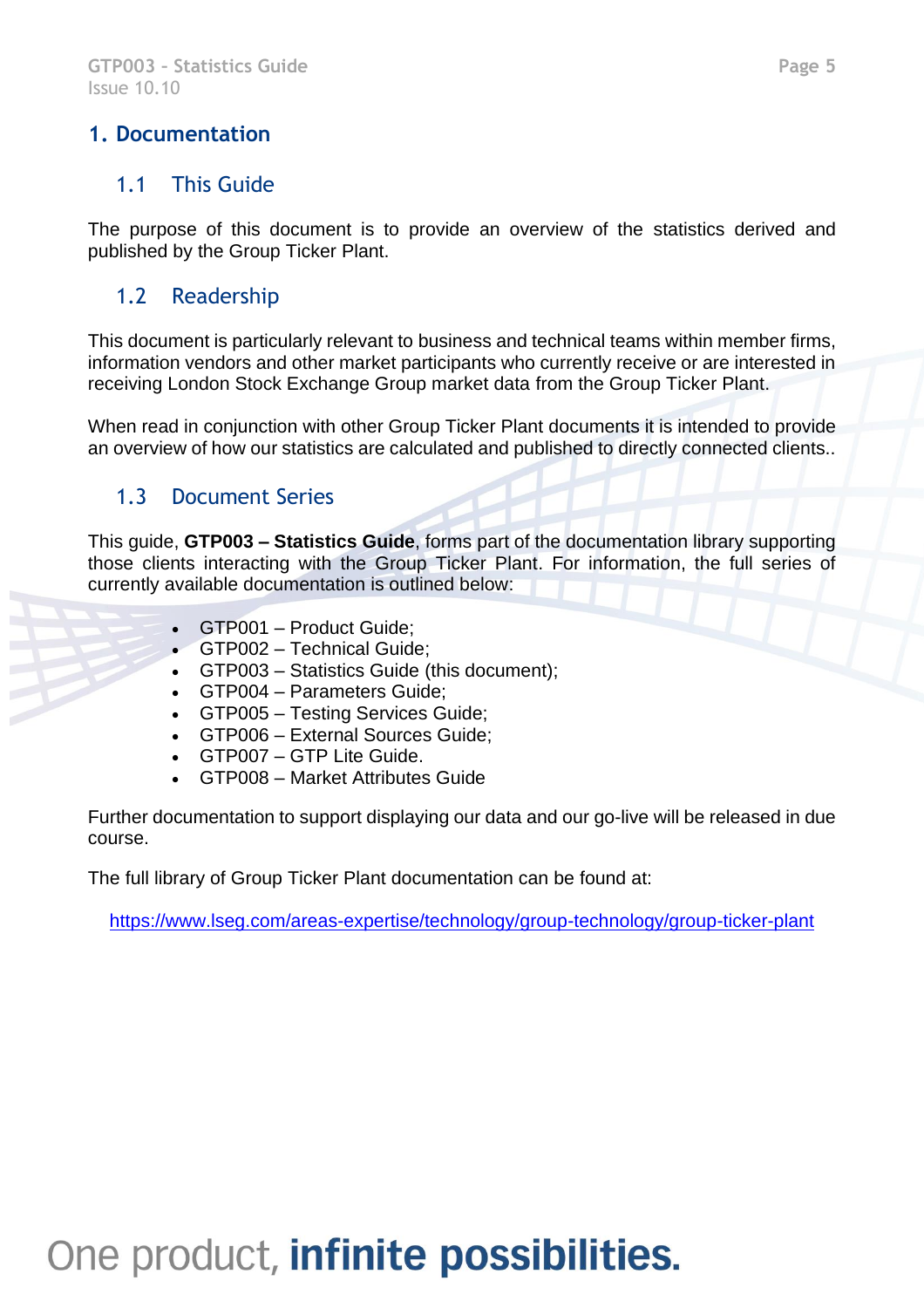### <span id="page-5-0"></span>1.4 Document History

This document has been subject to the following iterations:

| <b>Issue</b> |  | <b>Date</b>            | <b>Description</b>                                                                                                                  |
|--------------|--|------------------------|-------------------------------------------------------------------------------------------------------------------------------------|
| 1.0          |  | 30 November 2012       | First issue of this document                                                                                                        |
| 10.4         |  | 13 July 2018           | 4.5 - Added Applicable Trade Types<br>(Statistic Message) for Turquoise Plato™,<br>Turquoise Lit™, Turquoise Plato Lit<br>Auctions™ |
|              |  |                        | 4.7 - Updated TradeEcho MiFID II<br><b>Statistics</b><br>4.7 - Removed ATF market model on<br><b>Pending Price</b>                  |
| 10.5         |  | 23 December 2019       | 4.2 - Section updated to reflect<br>introduction of Closing Auction period in<br>Borsa Italiana MOT market.                         |
|              |  |                        | 4.5 – Section update to include Turquoise<br>NYLON™ Cash Order Book Statistics<br>derivation logic                                  |
| 10.6         |  | 9 March 2020           | 3.11 - Updated Open Interest - Statistics<br>is carried forward to next trading day                                                 |
| 10.7         |  | 01 December 2020       | All sections - Removed content related to<br>Borsa Italiana and associated venues                                                   |
| 10.8         |  | 01 August 2021         | 4 - Added details on the statistics<br>published by the Order Book Analytics<br>Service.                                            |
| 10.9         |  | 21 September 2021      | 4.4 – Removed CPX trades from the<br>exceptions list under the second bullet<br>point.                                              |
| 10.10        |  | <b>15 October 2021</b> | 5.2.2, 5.3.2 - Introduction of BTF trades for<br><b>Turquoise</b>                                                                   |

In subsequent issues of this document, where amendments have been made, these changes will be indicated through the use of red text and sidebars (example left).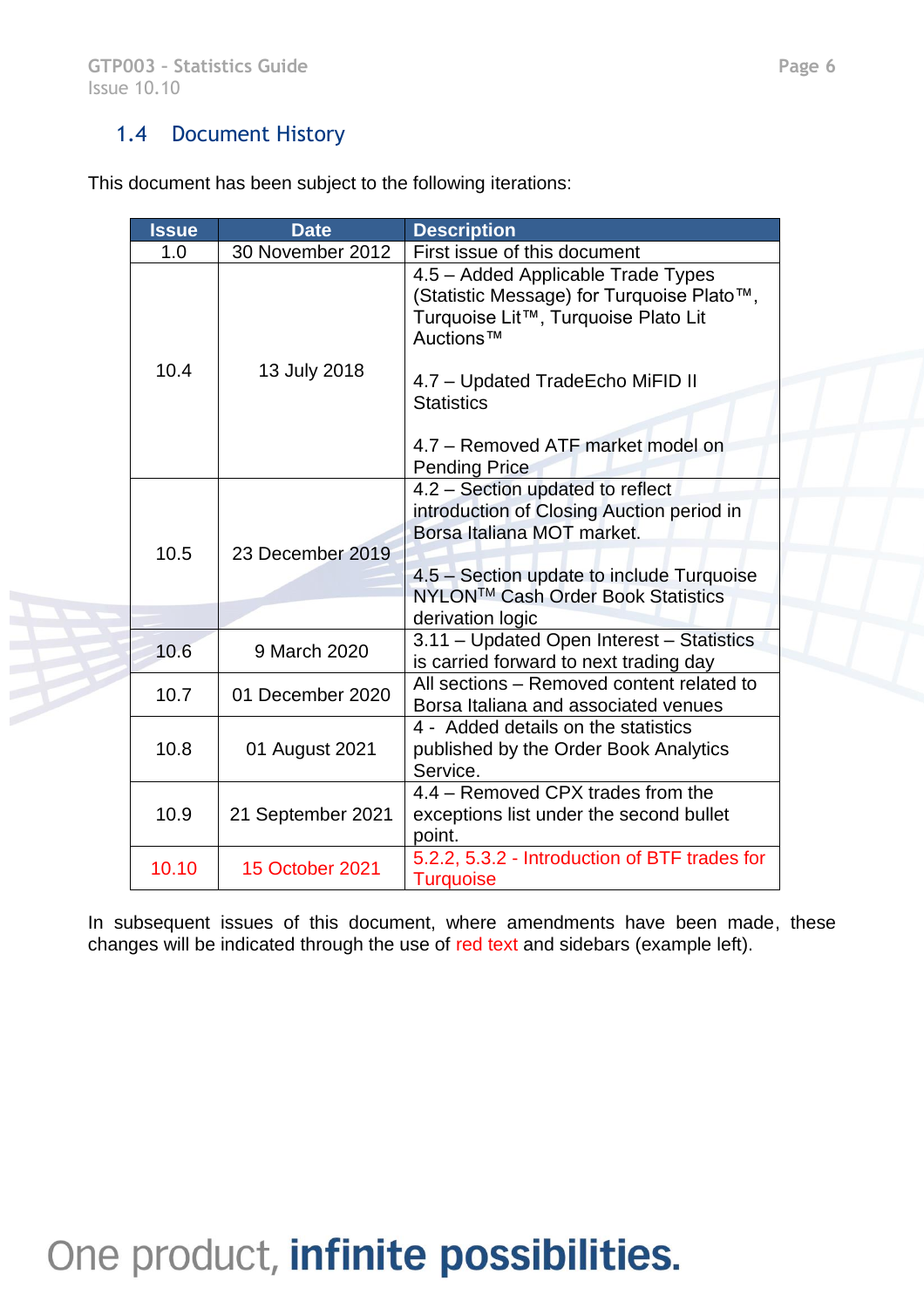### <span id="page-6-0"></span>1.5 Enquiries

For further information on Group Ticker Plant, please contact either your Technical Account Manager or the Client Technology Services (UK):

- Telephone: (+44) 207 797 3939
- Email: [lsetam@londonstockexchange.com](mailto:lsetam@londonstockexchange.com)

Please contact the LSEG market data team for further information regarding data licensing for this service by emailing [marketdata@lseg.com](mailto:marketdata@lseg.com)

Further information can also be found on our project websites:

<https://www.lseg.com/areas-expertise/technology/group-technology/group-ticker-plant>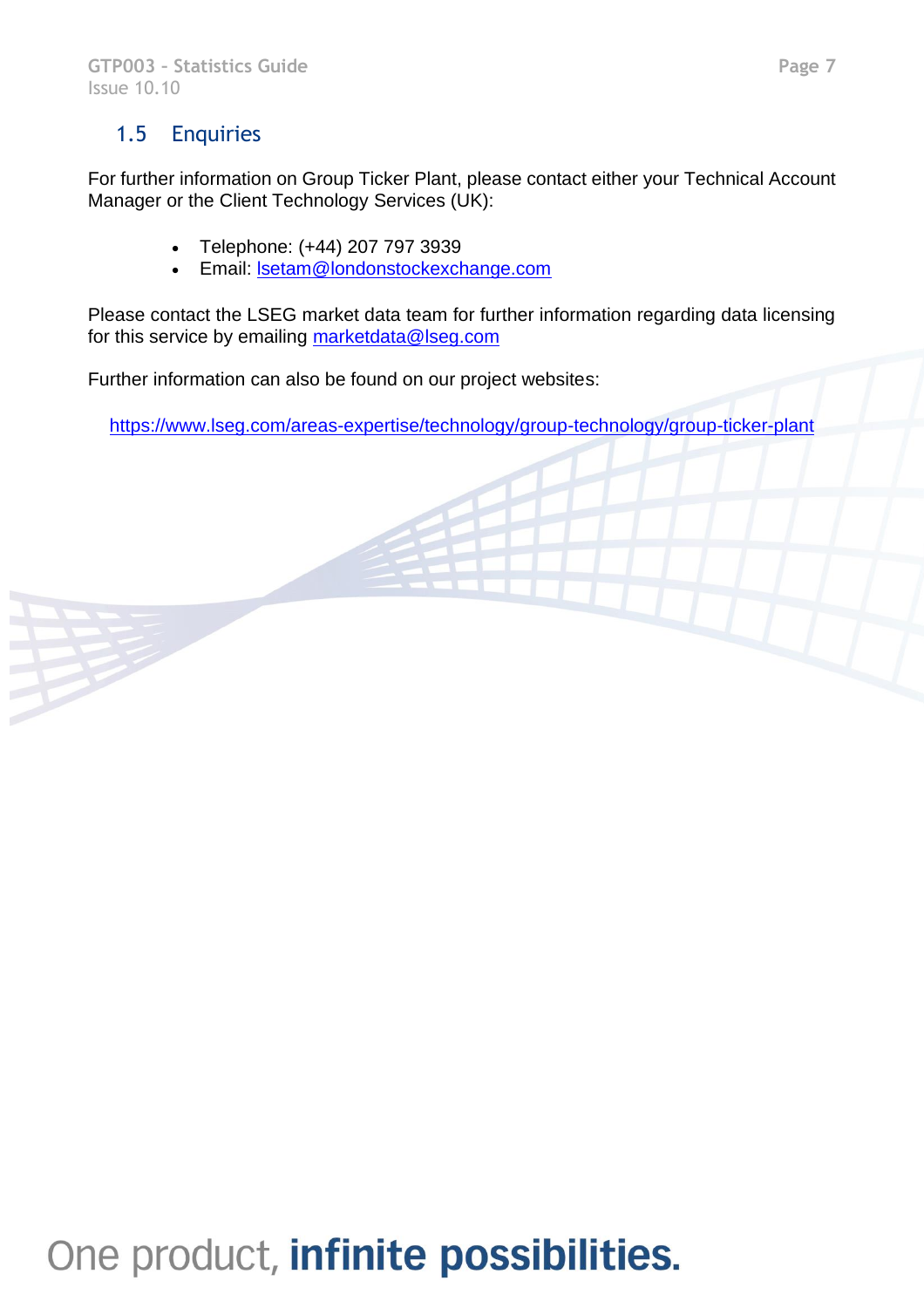### <span id="page-7-0"></span>**2. Statistics Overview**

The Group Ticker Plant calculates a rich package of statistical information designed to educate customers on a security's behavior and facilitate interaction with the Group's markets through informed decision making. Whilst this document details the core logics employed to calculate the Group Ticker Plant statistics, the Group strongly advises clients to process statistical data as disseminated by the Group Ticker Plant - applying the information as delivered; this is of particular relevance for our customers redistributing London Stock Exchange Group data to third parties. When a customer redistributing data does implement their own method of calculation for a statistic it is advised that this is clearly identified as not originating from the Group Ticker Plant service lines.

Please note that whilst this document details the logic of how our statistics are derived from the underlying data, it does not describe best practice for the display of data as delivered by the Group Ticker Plant.

Customers should note that following the launch of the TRADEcho service, London Stock Exchange market data channels (market data groups A-G) will no longer broadcast off-book trade reports. As such, off-book statistics will no longer be calculated for these channels. In contrast, the TRADEcho market data channels (market data groups 1-4) will broadcast offbook statistics only; the On-Book statistic fields for these channels will always be blank with off-book trades published contributing to the All Trades fields only.

All other markets are unaffected by this change and therefore underlying trade types and their contribution statistics – sections 4.6 and 4.7 of this document - remain unchanged.

#### <span id="page-7-1"></span> $2.1$ Statistics Delivery and Data Recovery

The Group Ticker Plant delivers statistics in two message types. In an effort to minimise the dissemination of redundant message fields, those statistics which update frequently as a result of an execution are contained within the Statistics message. In contrast, those statistics which update less frequently, such as Trade High and Low, are delivered to clients in the Statistics Update message. Further information is contained within GTP002 – Technical Guide.

The Group Ticker Plant statistics package is available for clients to recover during the trading day. Available via the recovery service, the Statistics Snapshot message contains the realtime statistics package and the last available auction information as calculated.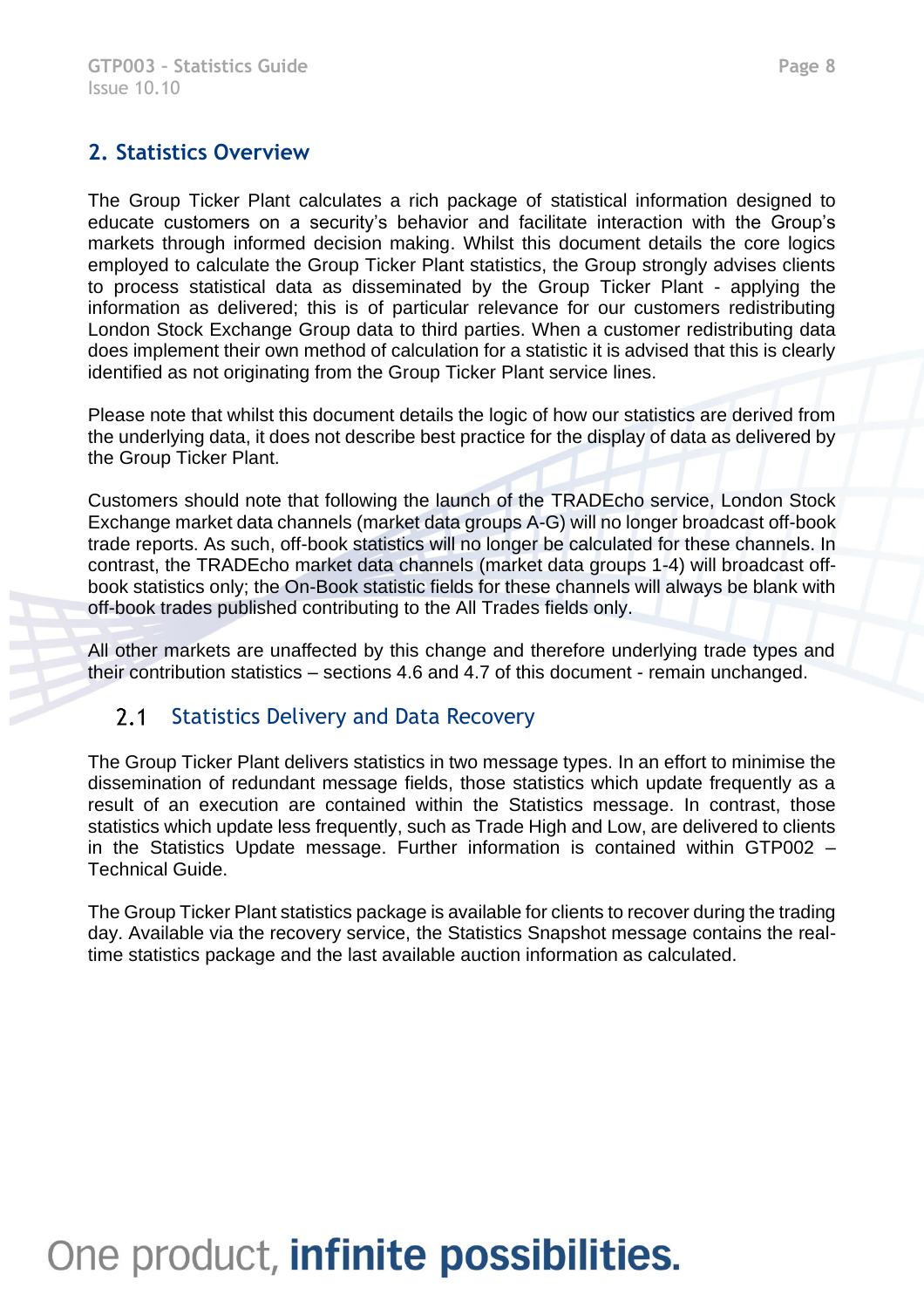## <span id="page-8-0"></span>**3. Statistics Logic**

The Group Ticker Plant statistics package is derived from executions either on or off book. Customers should note that not all trades contribute to statistics – further information is contained within section 4 of this document.

#### <span id="page-8-1"></span> $3.1$ Official Opening Price

- Group Ticker Plant will publish the Official Opening Price as reported by upstream markets
- For details on how this is derived for London Stock Exchange, clients should refer to the Millenium Exchange and TRADEcho Business Parameters [http://www.londonstockexchange.com/products-and-services/millennium](http://www.londonstockexchange.com/products-and-services/millennium-exchange/technicalinformation/technicalinformation.htm)[exchange/technicalinformation/technicalinformation.htm](http://www.londonstockexchange.com/products-and-services/millennium-exchange/technicalinformation/technicalinformation.htm)

#### <span id="page-8-2"></span> $3.2$ Official Closing Price

- Group Ticker Plant will publish the Official Closing Price as reported by upstream markets
- For details of how this is derived for London Stock Exchange, clients should refer to the Millennium Exchange and TRADEcho Business Parameters [http://www.londonstockexchange.com/products-and-services/millennium](http://www.londonstockexchange.com/products-and-services/millennium-exchange/technicalinformation/technicalinformation.htm)[exchange/technicalinformation/technicalinformation.htm](http://www.londonstockexchange.com/products-and-services/millennium-exchange/technicalinformation/technicalinformation.htm)

#### <span id="page-8-3"></span> $3.3$ Best Closing Bid and Ask

- BBO is calculated using MBP order book reconstruction
- Section 4 details variances in derivation logic between different markets
- When the mid-price is used to derive the closing price, the Group Ticker Plant does not redistribute the contributing Bid or Offers used.
- No values are carried forward into the following day

### <span id="page-8-4"></span>3.4 Turnover

• On-book Turnover equates to the total value of order book trades executed on the Group's electronic order books. The value of an individual On Book trade is calculated as follows:

Trade Value = Price x Executed Size

- On-Book trade cancellations are applied as a reversal to the statistic
- Bulk Trade Amendments contribute to statistic calculations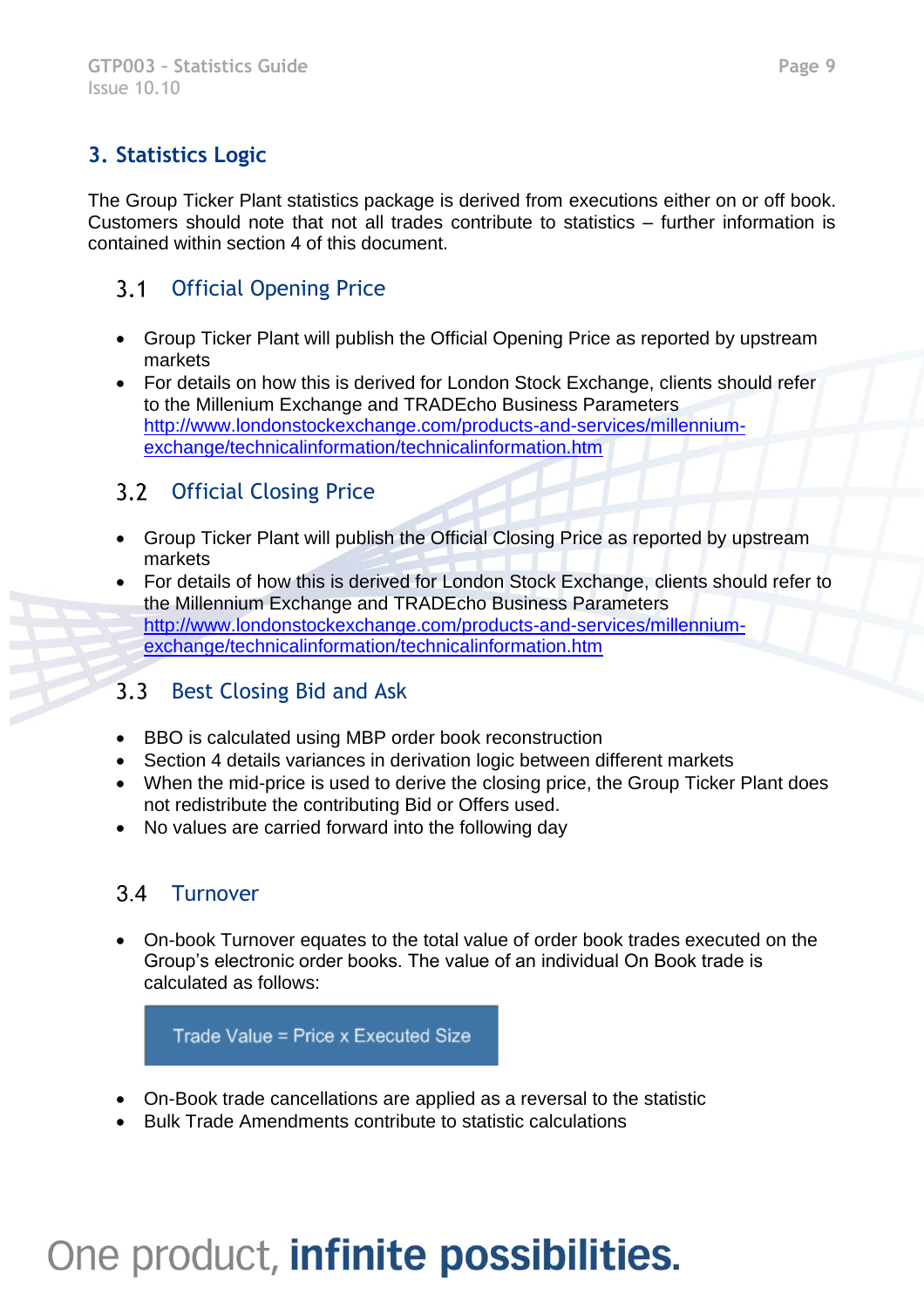

- Trades reported with a delayed publication to a date other than the traded date do not update statistics
- Statistics which are cancelled on T+*n*, are not included in any statistic calculation
- The statistic is reset at the end of each day.

#### <span id="page-9-0"></span>Number of Trades  $3.5$

- Core On-book GTP channels include only On Book statistics, whereas TRADEcho channels include only Off Book statistics
- On-Book trade cancelations are applied as a reversal to the statistic
- Bulk Trade amendments update the statistic accordingly
- Under MiFID II, all Off Book Trades, except those reported with ESMA Flag CANC or DUPL contribute to the statistic
- Off Book Trades reported with ESMA Flag CANC are applied as a reversal to the statistic
- Trades reported with a delayed publication on a date other than the traded date do not update statistics
- Statistics which are cancelled on T+*n*, are not included in any statistic calculation
- The statistic is reset at the end of each day

### <span id="page-9-1"></span>3.6 Volume

- Core GTP channels include only On Book statistics, whereas TRADEcho channels include only Off Book statistics
- On-Book trade cancelations are applied as a reversal to the statistic
- Bulk Trade amendments update the statistic accordingly
- Under MiFID II, all Off Book Trades, except those reported with ESMA Flag CANC or DUPL contribute to the statistic
- Off Book Trades reported with ESMA Flag CANC are applied as a reversal to the statistic
- Trades reported with a delayed publication on a date other than the traded date do not update statistics
- Statistics which are cancelled on T+*n*, are not included in any statistic calculation
- The statistic is reset at the end of each day

#### <span id="page-9-2"></span> $3.7$ Volume Weighted Average Price (VWAP)

• VWAP is calculated as follows: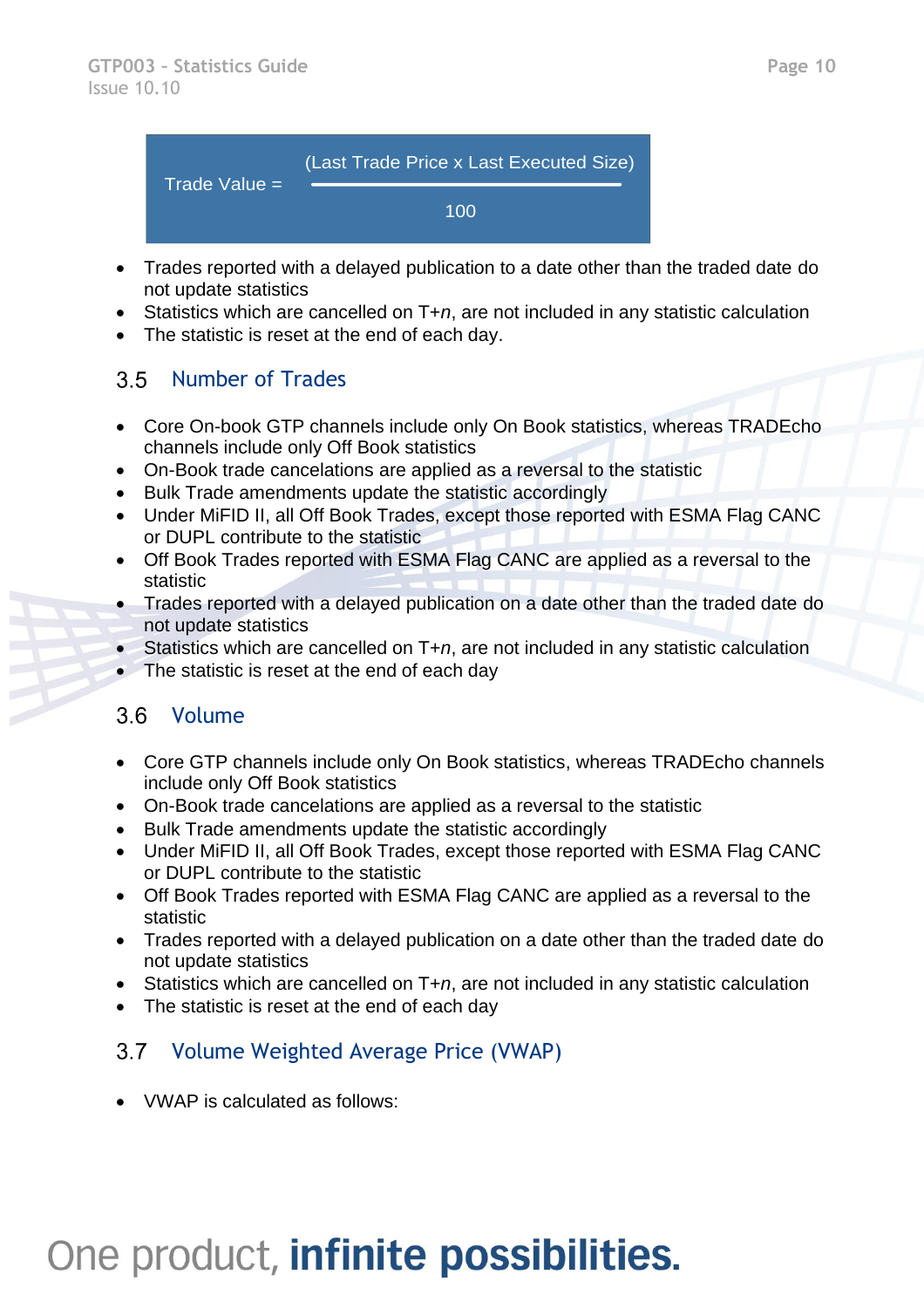

- On-Book trade cancellations are applied as a reversal to the statistic
- VWAP is derived based on On-Book only trades
- Bulk Trade Amendments update the statistics accordingly
- Trades reported with a delayed publication on a date other than the traded date do not update statistics
- Statistics which are cancelled on T+*n*, are not included in any statistic calculation
- The statistic is reset at the end of each day

#### <span id="page-10-0"></span>Trade High/Trade High On-Book/Trade High Off Book  $3.8<sup>°</sup>$

- On-Book trade cancellations are applied as a reversal to the statistic
- TRADEcho channels do not offer this statistics
- Core GTP channels include only On Book statistics
- Bulk Trade Amendments update the statistics accordingly
- Trades reported with a delayed publication on a date other than the traded date do not update statistics
- Statistics which are cancelled on T+n, are not included in any statistic calculation
- The statistic is reset at the end of each day

#### <span id="page-10-1"></span> $3.9$ Trade Low/Trade Low On-Book/Trade Low Off Book

- On-Book trade cancellations are applied as a reversal to the statistic
- TRADEcho channels do not offer this statistic
- Core GTP channels include only On Book statistics
- Bulk Trade Amendments update the statistics accordingly
- Trades reported with a delayed publication on a date other than the traded date do not update statistics
- Statistics which are cancelled on T+*n*, are not included in any statistic calculation
- The statistic is reset at the end of each day

## <span id="page-10-2"></span>52-week Trade High and Low

- This price may be updated within a trading day
- On-Book trade cancellations are applied as a reversal to the statistic
- This statistic is not offered on TRADEcho channels
- Core GTP channels include only On-Book trades in the derivation of statistic
- Bulk Trade Amendments update the statistics accordingly
- Trades reported with a delayed publication on a date other than the traded date do not update statistics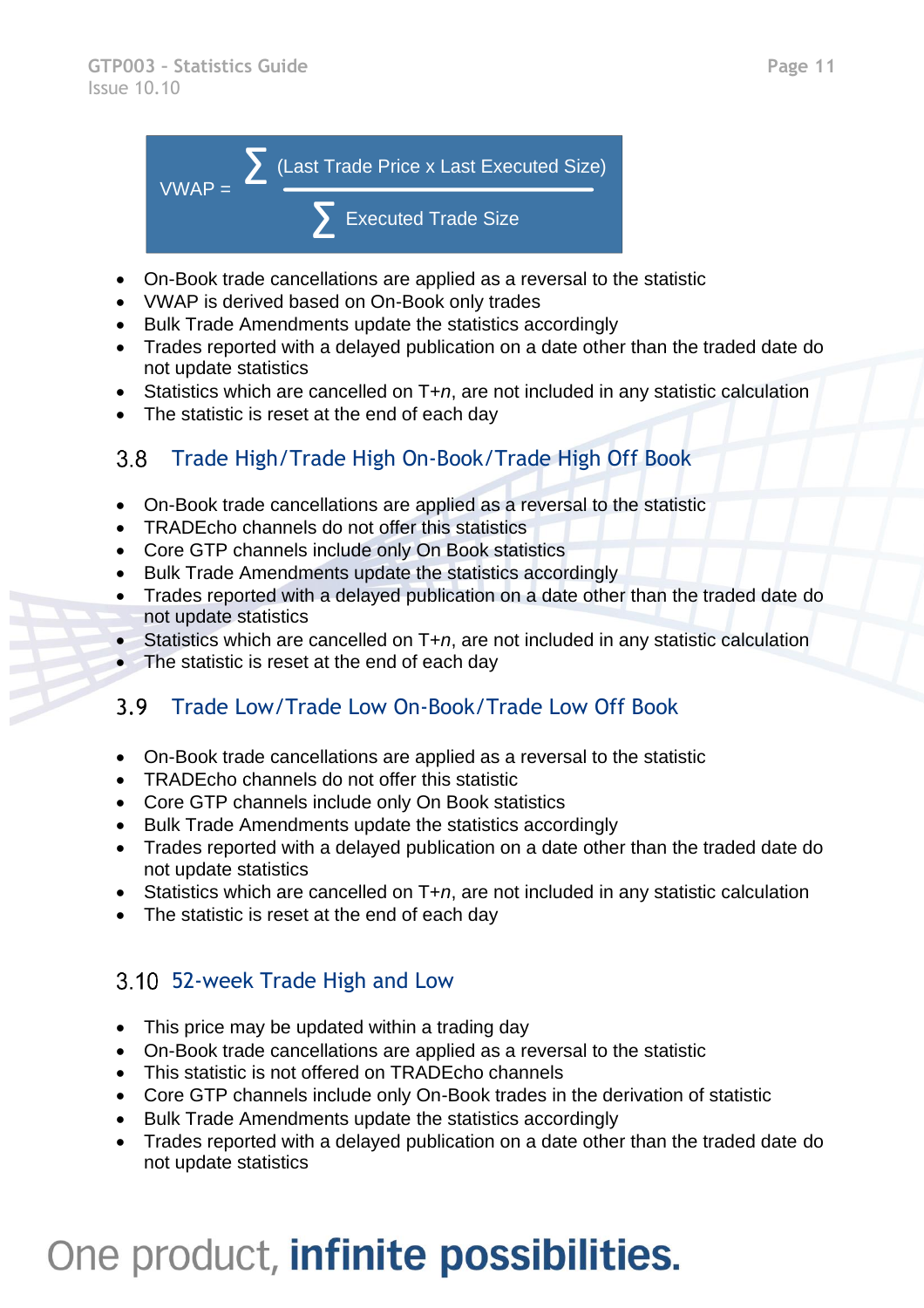- Trades which are cancelled on T+*n*, are not included in any statistic calculation
- The statistic value is carried forward to the next day

## <span id="page-11-0"></span>3.11 Open Interest

- Open interest is not applicable to LSEG Trading Venues
- The value is re-published as reported by upstream systems
- The latest value calculated on the trading venue will be carried forward into the next trading day.

## <span id="page-11-1"></span>3.12 Volatility

- Volatility is not applicable to LSEG Trading Venues
- Volatility is re-published as received from upstream exchange
- The value is not carried forward into the next trading day

## <span id="page-11-2"></span>**3.13 Indicative Auction Information**

- Values are re-published from exchange
- The values may be published multiple times per day
- Indicative Auction Price, Paired Quantity, Auction Type, Imbalance Direction and Imbalance Size values are disseminated
- Values are not carried forward into the next trading day

## <span id="page-11-3"></span>Last Traded

The Statistics Snapshot message, available via the Recovery service, will be enhanced to support the inclusion of three additional new fields. Used to disseminate the last trade time, quantity and price for a security, these fields will included on-book executions only (including Automatic, Uncrossing and Cross trades) in their derivation.

## <span id="page-11-4"></span>**4. Analytics**

The Order Book Analytics service is intended to provide additional statistics related to order book activity. This service publishes a snapshot of statistics every 1 second for each instrument available on the LSE, Turquoise and Turquoise Europe markets.

## <span id="page-11-5"></span>4.1 Buy/Sell Order Count and Size

- States the number of buy/sell orders received within the calculation interval and the cumulative size of all such buy/sell orders.
- Statistics are calculated for the electronic (normal) order book
- Amendments of orders will not contribute to the statistic.
- Hidden orders will not contribute to the statistic.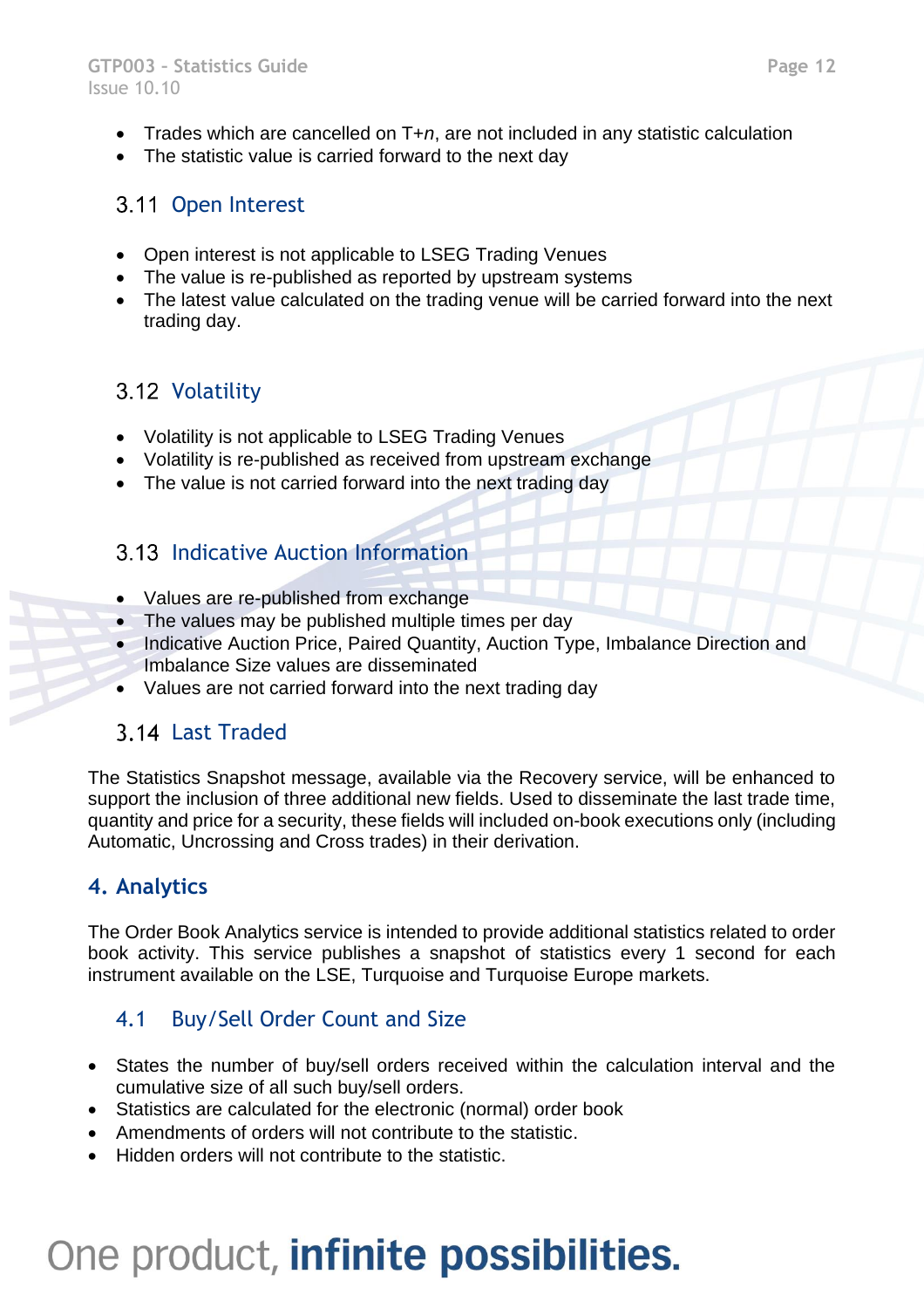- Carried forward orders published at the start of the trading day do not contribute to the statistic as it does not relate to order book activity.
- Named orders and anonymous orders are treated similarly by the Analytics service.
- If the order book is cleared by the source venue, this will reset the statistic to zero.

### <span id="page-12-0"></span>4.2 Order Cancellation Statistics

- States the number of client-initiated cancellation for orders. Cancellations initiated by Market Operations or Order expirations will not count toward this statistic.
- Statistics are calculated for the electronic (normal) order book.
- Only client-initiated cancellations will be published via this statistic.
- Hidden orders will not contribute to the statistic
- Named orders and anonymous orders are treated similarly by the Analytics service.
- If the order book is cleared by the source venue, this will reset the statistic to zero.

### <span id="page-12-1"></span>4.3 Bid Ask Spread

- States the last view of the Bid/Ask spread in the given interval.
- Statistics are calculated for the electronic (normal) order book.
- Hidden orders will not contribute to the statistic
- In the absence of sell/buy liquidity (one sided order book) the statistic will reset to zero.
- When the order book is locked or crossed the statistic will reset to zero.
- If the order book is cleared by the source venue, this will set the statistic to zero.

### <span id="page-12-2"></span>4.4 Buy/Sell VWAP

- States the Volume Weighted Average Price for the buy/sell triggered trades within the given interval.
- The calculation logic will consider trades that happen in cases where an aggressor can be clearly defined. It will exclude any trades in auction sessions and trading behavior where both sides of the trade were passive. (Ex: Turquoise Plato Uncross<sup>™</sup>, trades that take place due to shift in the mid-point, trades from Turquoise Plato Lit Auctions™)
- Statistics are calculated for the electronic (normal) order book.
- On-Book trade cancellations are applied as a reversal to the statistic.
- Trades from Request for Quote (RFQ) sessions will not be considered for this statistic.
- Cross or BTF trades will not be considered for this statistic.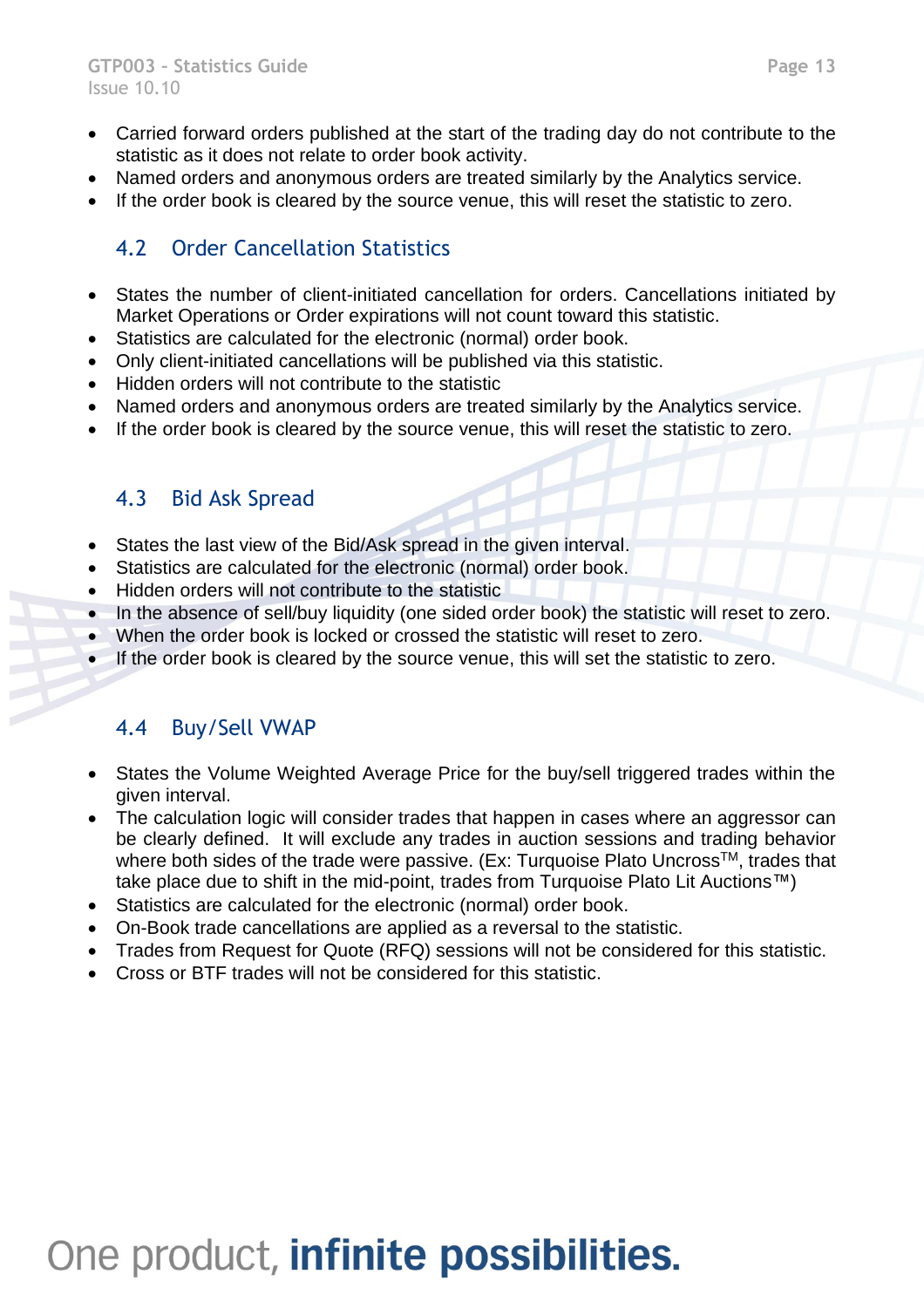## <span id="page-13-0"></span>**5. Additional Information**

## <span id="page-13-1"></span>5.1 London Stock Exchange Best Closing Bid and Ask

| <b>Trading Model</b> | <b>Derivation Logic</b>                      |
|----------------------|----------------------------------------------|
| <b>SETS</b>          | Immediately prior to Closing Auction Call;   |
| <b>SETSqx</b>        | Immediately prior to Post-Mandatory session; |
| <b>SEAQ</b>          | Immediately prior to Post-Mandatory session; |
| <b>IOB</b>           | Immediately prior to Closing Auction Call;   |
| IB                   | Immediately prior to Closing Auction Call;   |
| ORB                  | Immediately prior to Closing Auction Call.   |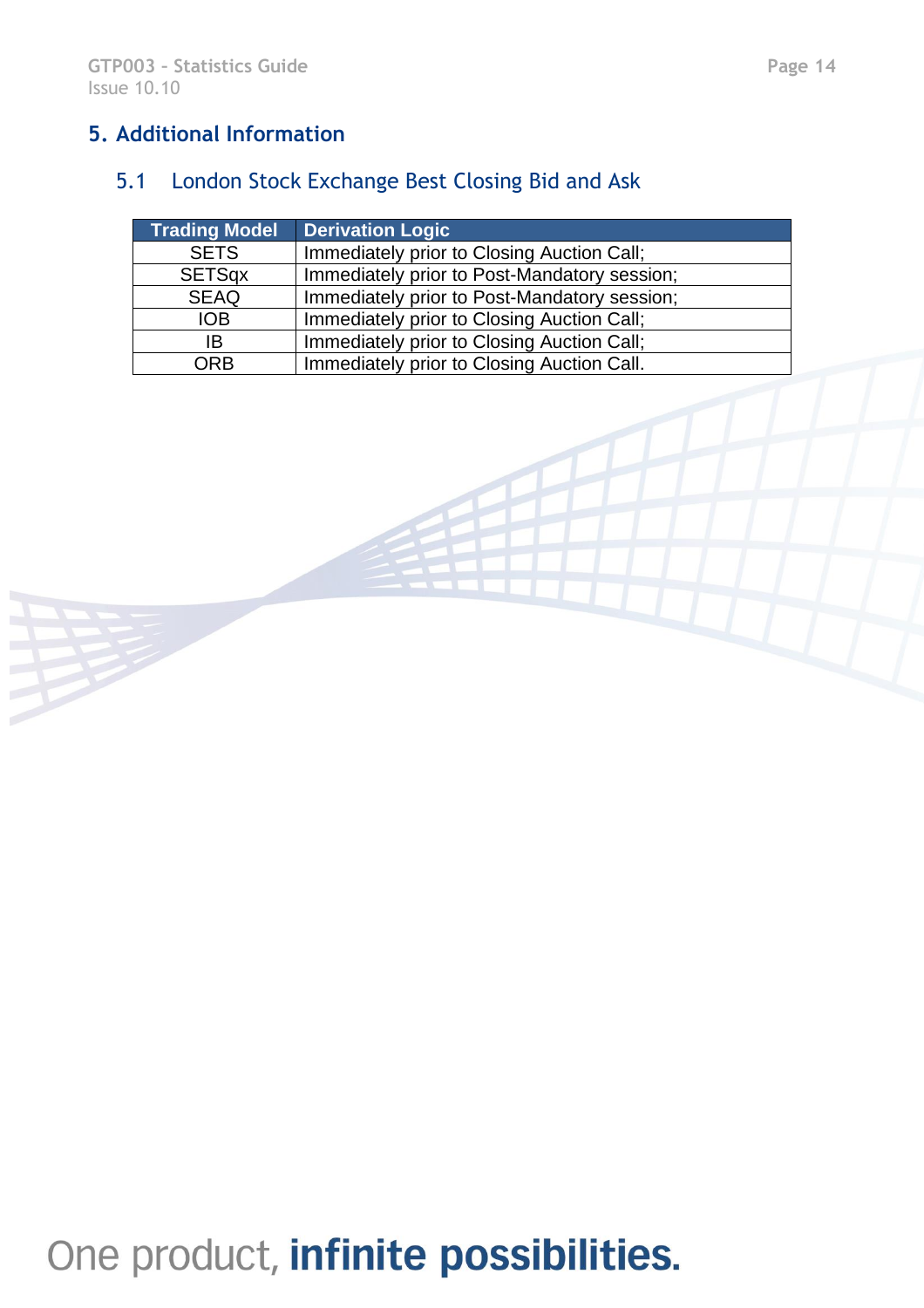### <span id="page-14-1"></span><span id="page-14-0"></span>5.2 Applicable Trade Types (Statistics Message) 5.2.1 London Stock Exchange

|                    |                |                                   | On-Book Only |              |                            |              | <b>All Trades</b> |              |                            |              |
|--------------------|----------------|-----------------------------------|--------------|--------------|----------------------------|--------------|-------------------|--------------|----------------------------|--------------|
|                    | Trade Type     | Description                       | Volume       | VWAP         | Number of<br><b>Trades</b> | Turnover     | Volume            | VWAP         | Number of<br><b>Trades</b> | Turnover     |
|                    | $\pmb{0}$      | Regular<br>Trade                  | $\checkmark$ | $\checkmark$ | $\checkmark$               | $\checkmark$ | $\checkmark$      | $\checkmark$ | $\checkmark$               | $\checkmark$ |
| Trade              | $\mathbf{1}$   | Auction<br>Trade -<br><b>Bulk</b> | $\checkmark$ | $\checkmark$ | $\checkmark$               | ✓            | ✓                 | ✓            | $\checkmark$               |              |
| Message            | $\overline{2}$ | Auction<br>Trade -<br>Indiv.      |              |              |                            |              |                   |              |                            |              |
|                    | 22             | Private<br><b>RFQ</b>             |              |              |                            |              | $\checkmark$      | $\checkmark$ | $\checkmark$               | $\checkmark$ |
| <b>Trade Cross</b> | 5              | Internal<br>Cross                 | $\checkmark$ |              | $\checkmark$               | $\checkmark$ | $\checkmark$      |              | $\checkmark$               |              |
|                    | 6              | Internal<br><b>BTF</b>            | $\checkmark$ |              | $\checkmark$               | $\checkmark$ | $\checkmark$      | $\checkmark$ | $\checkmark$               |              |
|                    | $\overline{7}$ | Committed<br>Cross                | ✓            |              | $\checkmark$               | $\checkmark$ | ✓                 | $\checkmark$ | $\checkmark$               |              |
|                    | 8              | Committed<br><b>BTF</b>           | $\checkmark$ |              | ✓                          | ✓            | ✓                 | ✓            | $\checkmark$               | ✓            |

• Customers should note that TRADEcho Off Book statistics will be disseminated via the new TRADEcho channels.

### 5.2.2 Turquoise and Turquoise Europe

<span id="page-14-2"></span>

|                                |            |                                                                                   |        | <b>On-Book Only</b> |                            |          |        |      | <b>All Trades</b>            |          |
|--------------------------------|------------|-----------------------------------------------------------------------------------|--------|---------------------|----------------------------|----------|--------|------|------------------------------|----------|
|                                | Trade Type | Description                                                                       | Volume | VWAP                | Number of<br><b>Trades</b> | Turnover | Volume | VWAP | ৳<br><b>Trades</b><br>Number | Turnover |
|                                |            | Turquoise NYLON™, Turquoise Plato Lit Auctions™, Turquoise Lit™, Turquoise Plato™ |        |                     |                            |          |        |      |                              |          |
|                                | 0          | Regular<br>Trade                                                                  |        |                     |                            |          |        |      |                              |          |
| <b>Trade</b><br><b>Message</b> | 1          | <b>Auction</b><br>Trade -<br><b>Bulk</b>                                          |        |                     |                            |          |        |      |                              |          |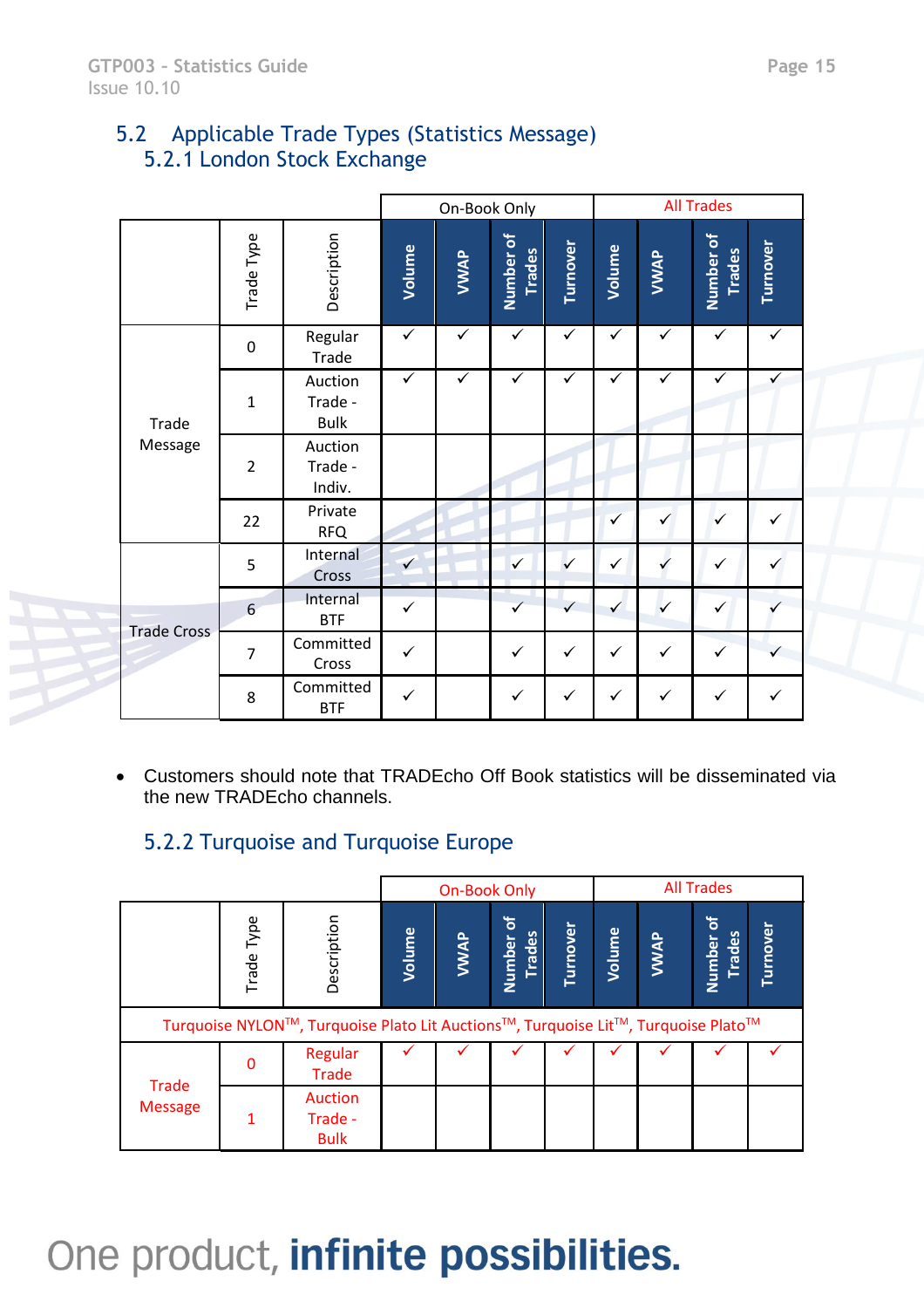|                                                                            | $\overline{2}$ | <b>Auction</b><br>Trade -<br>Indiv. | ✓ |  |  |  |   | $\checkmark$ | $\checkmark$ |  |
|----------------------------------------------------------------------------|----------------|-------------------------------------|---|--|--|--|---|--------------|--------------|--|
|                                                                            | 22             | Private<br><b>RFQ</b>               |   |  |  |  |   |              |              |  |
| <b>Trade Cross</b>                                                         | Turquoise Lit™ |                                     |   |  |  |  |   |              |              |  |
| (Only for<br>Turquoise,<br>not<br>applicable<br>to<br>Turquoise<br>Europe) | 6              | Internal<br><b>BTF</b>              |   |  |  |  | ✓ |              |              |  |
|                                                                            | 8              | Committed<br><b>BTF</b>             |   |  |  |  |   |              |              |  |

- Turquoise Plato™ statistics taken into account are Auction Trade–Indiv. and Regular Trade
- Turquoise Lit™ statistics taken in account are Regular Trade
- Turquoise Plato Lit Auctions™ statistics taken into account are Auction Trade Indiv.
- Turquoise NYLON<sup>TM</sup> Cash Order Book statistics derived from Auction Trade Indiv.
- <span id="page-15-1"></span><span id="page-15-0"></span>5.3 Applicable Trade Types (Statistics Update Message) 5.3.1 London Stock Exchange

|                  | Trade<br>/Cross<br><b>Type</b> | Jescripti<br>$5^{\circ}$    | <b>On-Book Only</b><br>Trade High /<br>Low | <b>Off-Book</b><br>Trade High /<br>Low | <b>All Trades</b><br>Trade High /<br>Low |
|------------------|--------------------------------|-----------------------------|--------------------------------------------|----------------------------------------|------------------------------------------|
|                  | 0                              | Regular Trade               |                                            |                                        |                                          |
| Trade<br>Message |                                | <b>Auction Trade - Bulk</b> |                                            |                                        |                                          |
|                  | $\overline{2}$                 | Auction Trade - Indiv.      |                                            |                                        |                                          |
|                  | 22                             | Private RFQ                 |                                            |                                        |                                          |
|                  | 5                              | <b>Internal Cross</b>       |                                            |                                        |                                          |
| Trade<br>Cross   | 6                              | <b>Internal BTF</b>         |                                            |                                        |                                          |
|                  |                                | <b>Commited Cross</b>       |                                            |                                        |                                          |
|                  | 8                              | <b>Commited BTF</b>         |                                            |                                        |                                          |

### <span id="page-15-2"></span>5.3.2 Turquoise and Turquoise Europe

|                | Cross<br>Trade<br>ype | escripti<br>δ                 | <b>On-Book Only</b><br>Trade High /<br>Low | <b>Off-Book</b><br>Trade High /<br>Low. | <b>All Trades</b><br>Trade High /<br>Low |
|----------------|-----------------------|-------------------------------|--------------------------------------------|-----------------------------------------|------------------------------------------|
| <b>Trade</b>   | 0                     | <b>Regular Trade</b>          |                                            |                                         |                                          |
|                |                       | <b>Auction Trade - Bulk</b>   |                                            |                                         |                                          |
| <b>Message</b> | 2                     | <b>Auction Trade - Indiv.</b> |                                            |                                         |                                          |
|                | 22                    | <b>Private RFQ</b>            |                                            |                                         |                                          |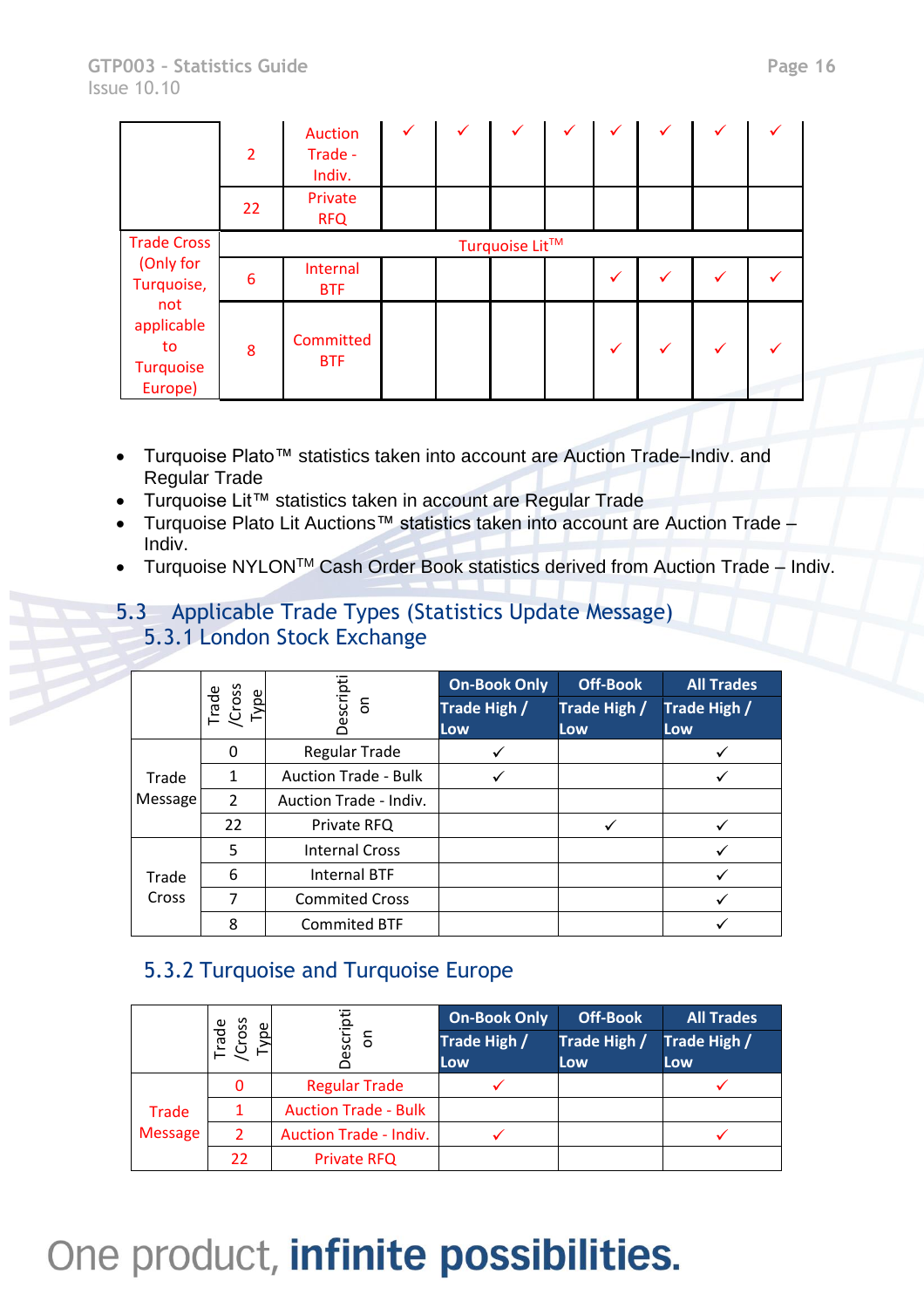| Trade            | 6 | <b>Internal BTF</b>  |  |  |
|------------------|---|----------------------|--|--|
| Cross            |   |                      |  |  |
| (Only for        |   |                      |  |  |
| Turquoise,       |   |                      |  |  |
| not              | 8 | <b>Committed BTF</b> |  |  |
| applicable       |   |                      |  |  |
| to               |   |                      |  |  |
| <b>Turquoise</b> |   |                      |  |  |
| Europe)          |   |                      |  |  |

• Customers should note that TRADEcho Off Book statistics will be disseminated via the new TRADEcho channels.